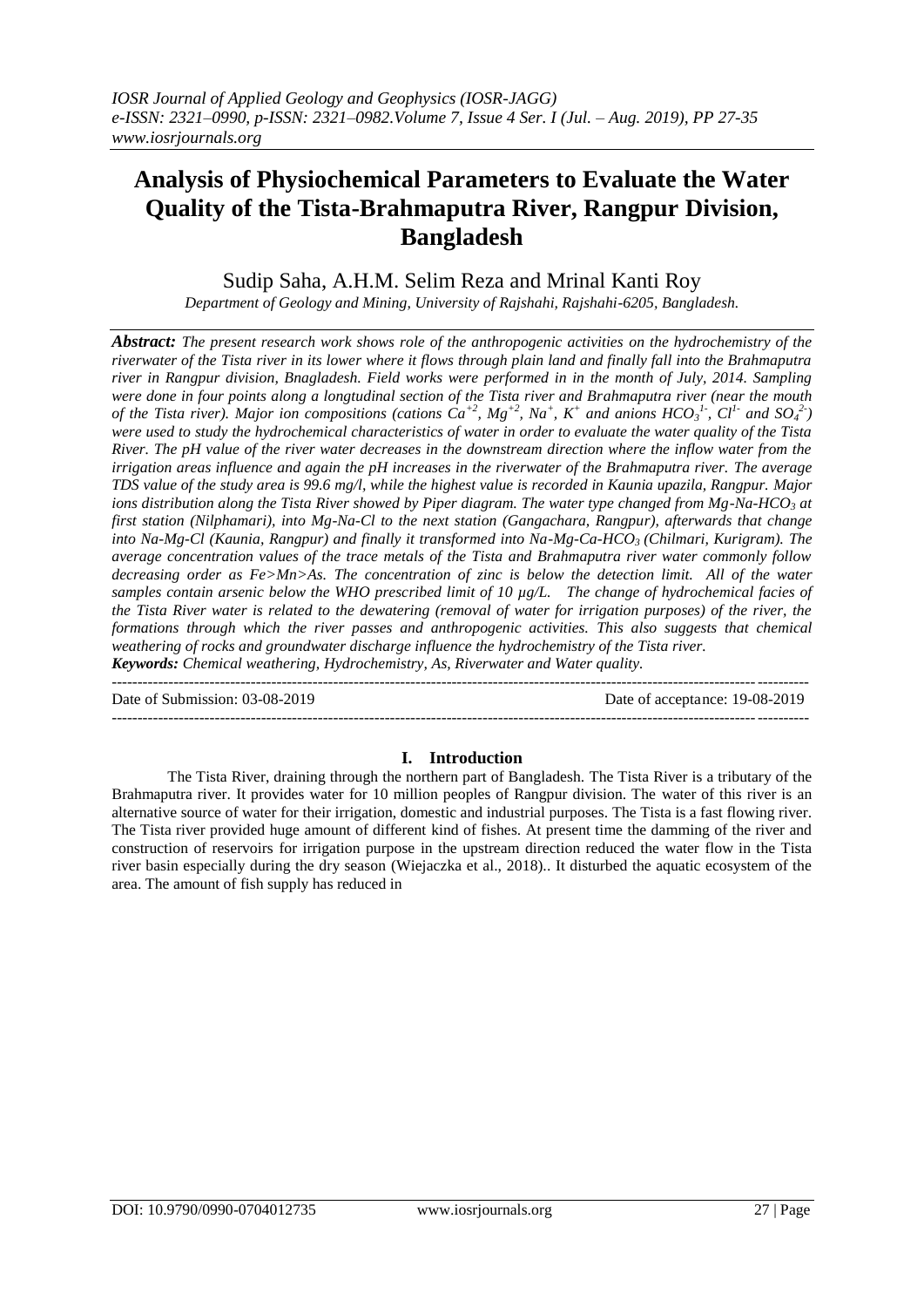**Figure 1: Map of the Study area**

remarkable quantities. It might have adverse impact on the environment of this region. Simultaneous, the dewatering of the Tista river lead to develop new sand bars (chars) in the basin, where people grow different types of crops. Physicochemical characters of water are one of the principal factors affecting the proper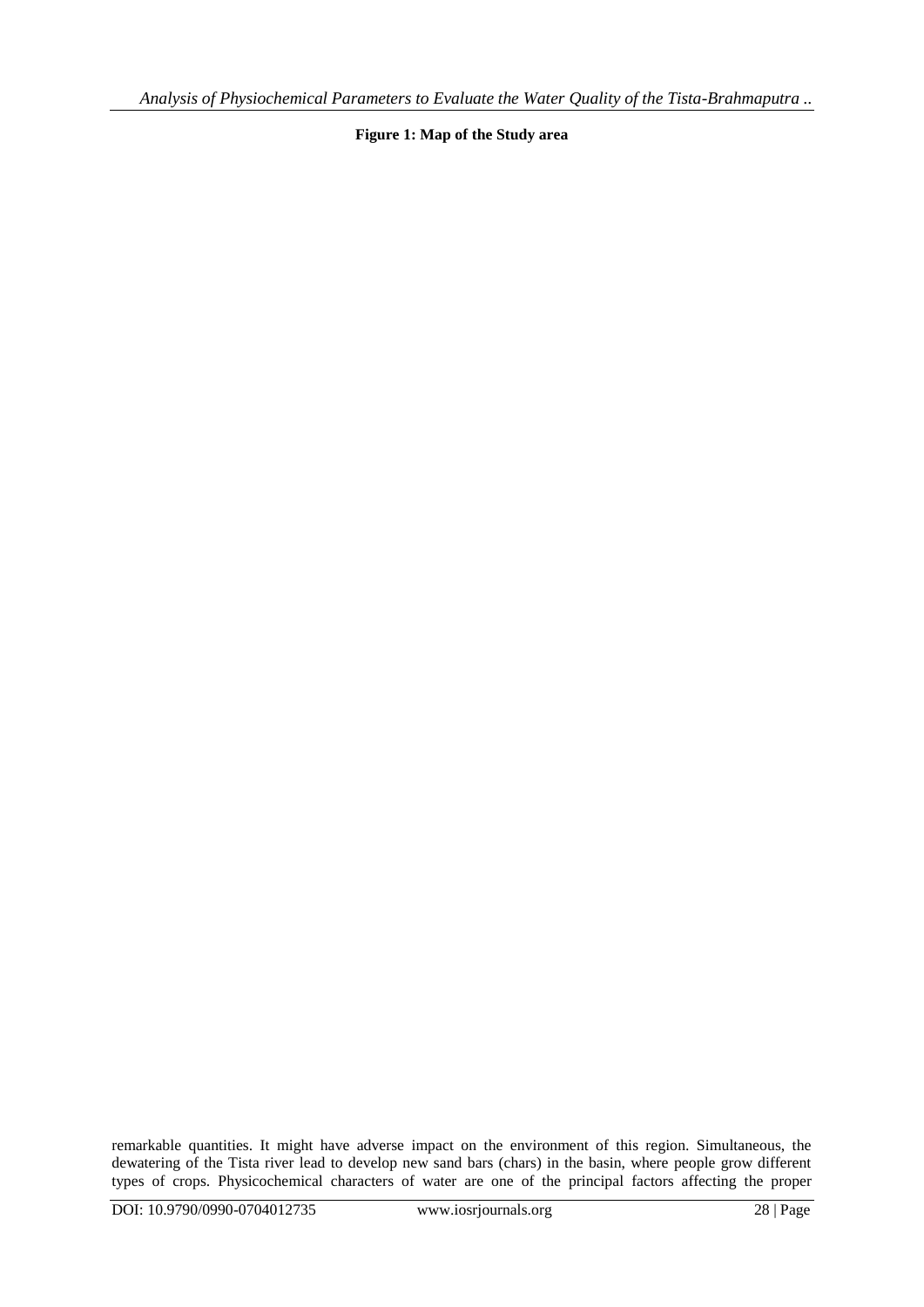functioning of the river ecosystem (Allan and Castillo, 2007). The mineralogical study of the sediments of the investigated area shows the dominance of the quartz, feldspar, illite, chlorite and kaonilite (Saha et al., 2018). The chemical composition of surface water is resulted from different sources of solutes, including gasses and aerosols from the atmosphere, weathering and erosion of rocks/soil, ion exchange, and anthropogenic effects resulting from human activities (Hem, 1985: Gao et al., 2013). The population density of the downstream direction of the Tista river basin is higher than the upper part of the Sikkim Himalaya and the anthropogenic impacts on the environment (tea, rice, maize and tobacco cultivation) is more prominent in the southern margin, i.e., in the downstream direction (Prokop and Ploskonka, 2014).

Safe and clean water is a fundamental right of human beings. Water quality monitoring and control is a top-priority agenda of the present day world. Contaminants in the water can affect water quality and consequently the human health (Rahamanian et al., 2015). The inorganic chemical components constitute a greater portion of TDS (total dissolved solids) of the both surface water and groundwater. A few studies have assessed on heavy metals in the coal mine area of Rangpur division of Bangladesh. Howlader et al., (2014) conducted a study to assess the water quality of Barapukuria coal mine industrial area, Dinajpur, Bangladesh. Afroza et al., (2009) dealt a study with the hydrochemistry of groundwater of the Lower Tista Floodplain, Bangladesh. Unfortunately, there are very few information about the status of the water quality of river water of the Tista-Brahmaputra river system,. The present research work was carried out to decipher the water quality of the river water that covers both major ions and trace element compositions of the Tista-Brahmaputra river system, Rangpur division, Bangladesh. Arsenic poisoning or arsenicosis is condition caused by the ingestion, absorption or inhalation of dangerous levels of arsenic. Arsenic is a natural semi-metallic element that found all over the world in groundwater (Reza et al., 2010). In some areas of the world, natural levels of arsenic in the water are extremely high concentrations, which is injurious for health and hard to detect, arsenic typically has no flavor or order.

## **II. Methodology**

The river water samples were collected from the Tista and the Brahmaputra rivers in order to study physico-chemical characters of the study area. The  $p<sup>H</sup>$ , electrical conductance (EC) and temperature of the river water were measured and recorded in situ. The pH meter was standardized by double distilled water and buffer solution. Then 50 ml of river water was taken in a clean 100 ml plastic beaker and immersed the pH meter and waited for five minutes. Then the pH reading was taken from the pH meter and recorded. Sampling was carried out using pre-cleaned polythene bottles. Collected samples were preserved at 4°C and taken into the laboratory for chemical analyses. Ca, Mg, Cu, Fe Mn and As were determined by Atomic Absorption Spectrometer, model Shimadzu AA 7000. Chloride (Cl<sup>-</sup>) was determined by standard AgNO<sub>3</sub> titration method. Bicarbonate (HCO<sub>3</sub><sup>-1</sup>) were determined with titration with HCl.  $SO_4$  was determined by UV-visible spectrophotometer, model Shimadzu UV-1800.

### **III. Results and Discussion**

#### **Physical Parameters pH**

The pH value of the water samples vary from 7.7 to 8.5. The average value of pH of the riverwater is 8.15 and the standard deviation is 0.33. The permissible pH value of water for irrigation is 6.5-8.5 (Ayers and Westcot, 1985), drinking purposes is 6.5-8.5 (ADB, 1994) and domestic purposes is 6.5-8.5 (De, 2005). The higher pH values are represent the higher concentrations of chloride and bicarbonate in the riverwater. It is also indicative of the alkaline nature of the Tista river water.

| <b>TABLE 1:</b> Physico-chemical parameters of the river water, Tista-Brahmaputra river. |             |       |            |        |          |         |              |  |
|------------------------------------------------------------------------------------------|-------------|-------|------------|--------|----------|---------|--------------|--|
| Location                                                                                 |             | Dimla | Gangachara | Kaunia | Chilmari | Average | <b>STDEV</b> |  |
| <b>Temperature</b>                                                                       | $^{\circ}C$ | 30    | 26         | 29     | 28       | 28.25   | 1.70         |  |
| рH                                                                                       |             | 8.2   | 8.2        | 7.7    | 8.5      | 8.15    | 0.33         |  |
| EC                                                                                       | $\mu$ S/Cm  | 124   | 137        | 207    | 125      | 148.25  | 39.60        |  |
| <b>TDS</b>                                                                               | mg/L        | 83    | 92.3       | 139.1  | 84       | 99.6    | 26.66        |  |
| <b>Na</b>                                                                                | mg/L        | 11.5  | 23         | 69     | 23       | 31.625  | 25.49        |  |
| K                                                                                        | mg/L        | 2.34  | 2.34       | 2.34   | 1.95     | 2.242   | 0.19         |  |
| Ca                                                                                       | mg/L        | 4     | 4          | 4      | 8        | 5       | 2            |  |
| Mg                                                                                       | mg/L        | 21.87 | 14.58      | 7.29   | 4.86     | 12.15   | 7.68         |  |
| <b>Cl</b>                                                                                | ppm         | 6.9   | 27.6       | 31.1   | 20.7     | 21.575  | 10.69        |  |
| SO <sub>4</sub>                                                                          | ppm         | 2.9   | 2.52       | 4.08   | 4.02     | 3.38    | 0.79         |  |
| HCO <sub>3</sub>                                                                         | ppm         | 33.5  | 18.3       | 21.3   | 57.9     | 32.75   | 18.00        |  |
| As                                                                                       | $\mu$ g/L   | ۰     | 1.7665     | 1.1548 | 1.2527   | 1.3913  | 0.3285       |  |
| Mn                                                                                       | ppm         |       | 0.1136     | 0.0407 | $\Omega$ | 0.0514  | 0.0575       |  |
| Fe                                                                                       | ppm         |       | 5.7362     | 0.193  | 0.1173   | 2.0155  | 3.22         |  |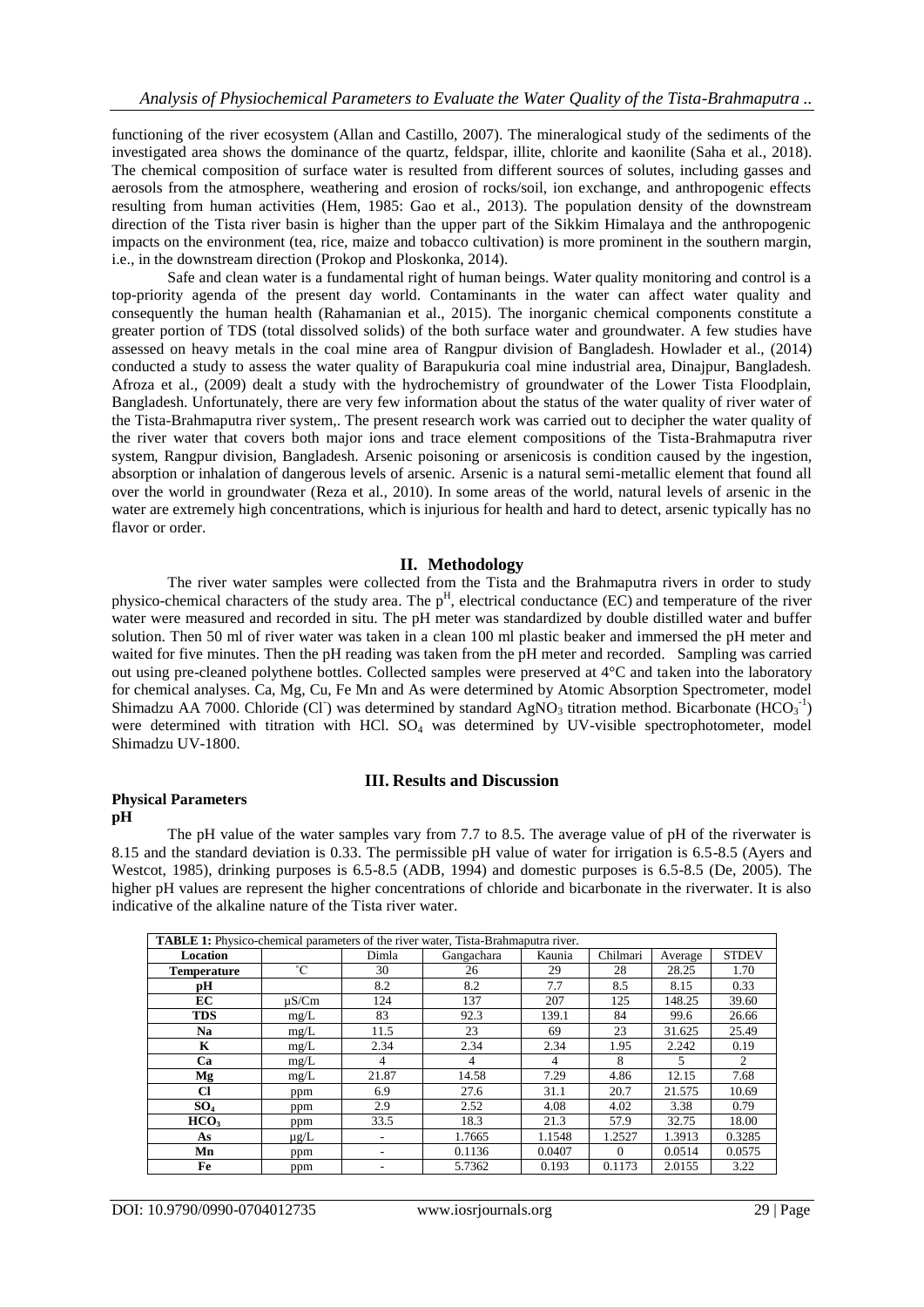## **Temperature**

The temperature of water samples range from 26ºC to 30ºC. The permissible temperature limit of water is 30.5ºC (DoE, 2001). The fluctuation of river water temperature is usually dependent on the season, geographic location, sampling time and temperature of the effluents that enter into the river (Ahipathy and Puttaiah, 2006). In case of the Tista river the temperature river water is controlled by the melting of ice as it is a glacier fed river (Wiejaczka et al., 2018).

## **Electrical conductivity (EC)**

The magnitude of electrical conductivity (EC) of four sampling stations ranged from 124  $\mu$ S/cm to 207 µS/cm. The average EC value is 148.25 µS/cm and the standard deviation is 39.60 µS/cm. The values of EC of all the samples are lower than the standard of 700 µS/cm (EQS 1997). The value of EC depends on the concentration and degree of dissociation of the ions a well as the temperature of water samples (Uddin et al., 2014). The soluble ions in the river water derived mainly from the dissolution of rock materials.

### **Total dissolved solids (TDS)**

The total dissolved solids (TDS) is the sum of all dissolved components (both inorganic and organic) in water. The TDS of river waters of the investigated area varies from 83 mg/l to 139.1 mg/l. The mean value of TDS of the study area is 99.6 mg/l and the standard deviation value is 26.66 mg/l. The TDS values of all the river water samples are below the maximum permissible limit of 1000mg/l. From this observation we can conclude that the Tista river water is acceptable for drinking purposes.

### **Hydrochemistry of River Water**

**Sodium (Na<sup>+</sup>):** The concentration of sodium varies from 11.5 mg/l to 69 mg/l. The average value of sodium is 31.625 mg/l and the standard deviation of 25.50 mg/l. Sodium in the river water mainly derived from the dissolution of halite and silicate minerals like plagioclase feldspar, feldspathoid, mica and clay minerals (Khan et al., 2014). The agricultural by products and industrial effluents might be the other sources of sodium content of the groundwater (Hem, 1989).

**Potassium**  $(K^+)$ **: The mean value of potassium is 2.24 mg/l and the standard deviation of 0.195 mg/l. The** concentration of potassium varies from 1.95 mg/l to 2.34 mg/l. Potassium in Tista river waters comes predominantly from weathering of silicate minerals both in metamorphic and sedimentary rocks (Wiejaczka et al., 2018). The chemical weathering of sylvite and silicates especially clay minerals are the principal source of potassium in the water samples of the investigated area. Potassium can be added to river water through breakdown of potash fertilizer and animal or waste products.

**Calcium (Ca<sup>2+</sup>):** The maximum concentration of calcium (Ca<sup>2+</sup>) is 8.00 mg/l, minimum calcium content is 4.00mg/l and the median value for concentration of calcium is 4.00 mg/l. The basic sources of calcium are carbonate rocks, i.e., limestones and dolomites, which are dissolved by acidic rain water. The chemical breakdown of calcic-plagioclase feldspars and pyroxenes may be responsible for calcium in the groundwater (Ganyaglo et al., 2010). Calcium can also originate as lime in agricultural fertilizers.

**Magnesium (Mg<sup>2+</sup>):** Magnesium in river water derived from the decomposition of dolomite, ferromagnesian minerals like olivine, pyroxene, amphiboles, and dark coloured micas. In the metamorphic rocks, magnesium occurs in the structure of chlorite, montmorrilonite and serpentine (Nag, 2009). The maximum amount of magnesium is found in the river water of Dimla, Niphamari, 21.87 mg/l and the minimum concentration is reported in the river water of Chilmari, Kurigram whose value is 4.86 mg/l. The median value of magnesium is 10.935 mg/l.

**Bicarbonate** (HCO<sub>3</sub>): The concentrations of bicarbonate in the river water samples range from 18.3 ppm to 57.9 ppm. The average bicarbonate content of water samples of the study area is 32.75 ppm with standard deviation value of 18.00 ppm. On the basis of average concentration of anions bicarbonate ion appeared as the highest anion in the river water samples of the study area. The possible source of bicarbonate is the dissolution of carbonate rocks, such as limestone and dolomite (Khashogji and El Maghraby, 2013).

**Chloride (CI):** The mean concentration of chloride in the river water of present study is 21.57 ppm. The chloride contents of river water of the Tista and Brahmaputra range from 6.90 ppm to 31.1 ppm. Positive correlation of chloride with sodium and potassium indicates that the principal source of chloride is from dissolution of halite and sylvite.

**Sulphate**  $(SO_4^2)$ **: The oxidation of mercasite and pyrite can contribute sulphate to the natural water (Matthess,** 1982; Rahman et al., 2013). The sulphate  $(SO<sub>4</sub><sup>2</sup>)$  of the river water samples of the study area ranged from 2.52 ppm to 4.08ppm. The average value of sulphate  $(SO<sub>4</sub> <sup>2</sup>$ ) content of the groundwater of the study area is 3.38 ppm. The chemical weathering of anhydrite may release sulphate ions to the river waters. The low concentrations of sulphate suggest that bacterial sulphate reduction has occurred (Kirk et al., 2004) and less industrial pollution in the investigated area.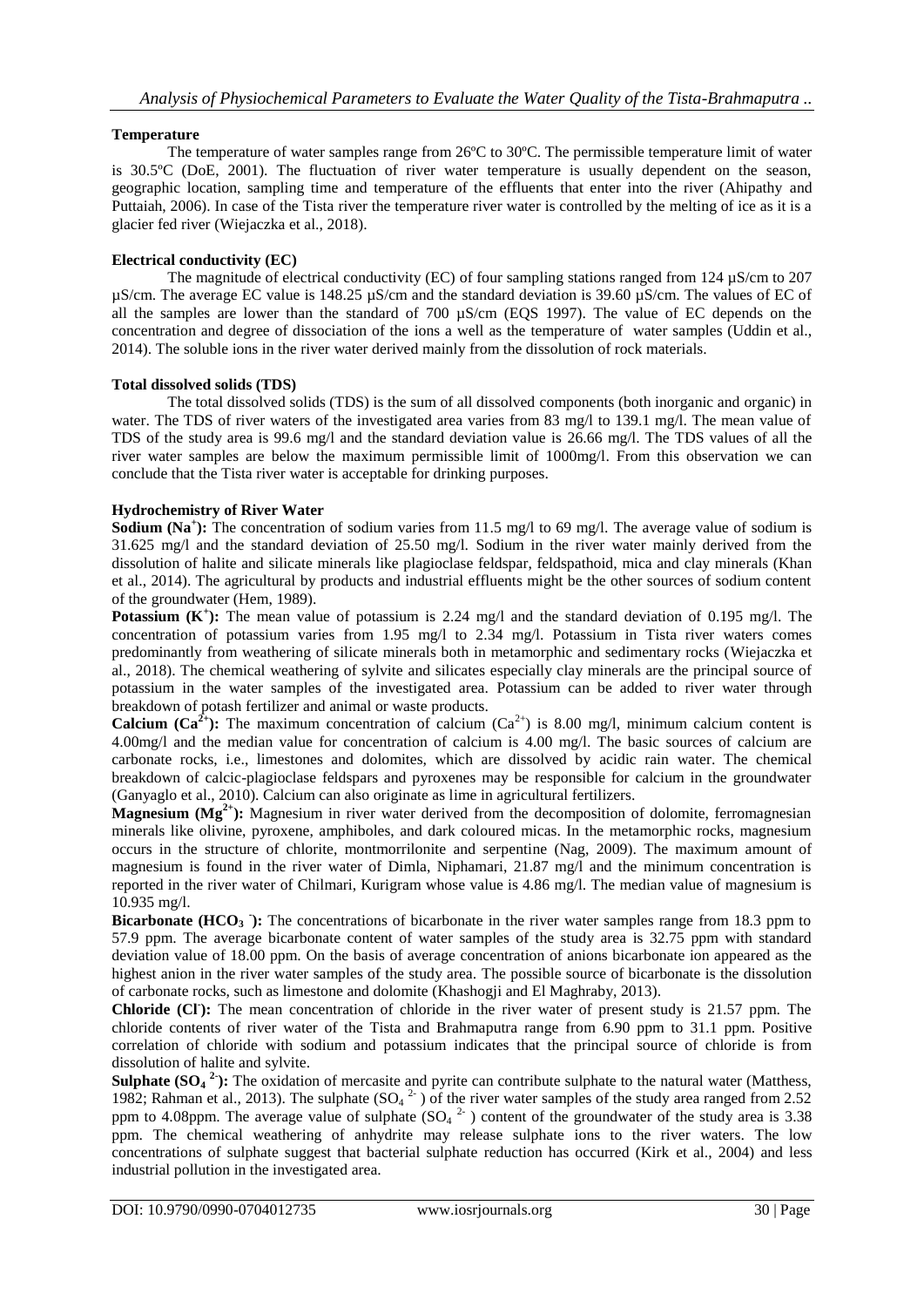The average concentrations of major cations generally follow decreasing order as  $\text{Na}^{\text{+}}>\text{Mg}^{\text{2+}}>\text{Ca}^{\text{2+}}>\text{K}^{\text{+}}$ . Sodium and magnesium account for 85.80% of the total cations on an average. Calcium and potassium are less predominant cations and together comprise only 14.19% of the total cations.

The study of cations change in the longitudinal section of the Tista River revealed that the dewatering of the Tista River for irrigation purposes at Tista barrage might have influenced the cation concentrations of the river water to the increase of sodium and calcium and the concentrations of magnesium and potassium have slightly decreased.

The concentration of sodium cation is lowest in the water sample of the Tista river in the upstream direction where it entered in Bangladesh and showing the increasing trend after the Tista Barrage where the river is flowing to the lower level. The higher concentration of sodium might be resulted from the reduced discharge of river water, agricultural effluents, erosion of agricultural soils and/or dissolution of halite or silicate minerals (Wiejaczka et al., 2018).

#### **Hydrogeochemical Facies**

The Schoeller diagram deciphers major ion analyses in meq/L to demonstrate different hydrochemical water types on the same diagram. This type of graphical representation has the advantage that unlike trilinear diagrams, actual sample concentrations is displayed and compared (Talabi et al., 2015). In this study, the Schoeller diagram reveals the dominance of Mg and Na cations as well as  $Cl<sup>-1</sup>$  and  $HCO<sub>3</sub><sup>-1</sup>$  anions in the river water samples of the study area (Fig. 2).



The Piper diagram (Piper, 1944) can be used to explain the chemical composition of the water samples from the Tista and Brahmaputra rivers (Figure 2).

The diagram shows that  $Mg^{2+}$  and Na<sup>+</sup> are dominant cation facies whereas the bicarbonate and chloride are the dominant anion facies. This suggests that chemical weathering of rocks and groundwater discharge influence the hydrochemistry of the Tista river (Wiejaczka et al., 2018). The rate of chemical weathering is related to the particle size of the sediments (Israeli and Emmanuel, 2018) and the sediments of the study area reveals that the grain size decreases to the downstream direction (Saha et al., 2017).

| <b>Water facies</b> | <b>No of Samples</b> |
|---------------------|----------------------|
| $Mg-Na-HCO3$        |                      |
| Mg-Na-Cl            |                      |
| $Na-Mg-Cl$          |                      |
| $Na-Mg-Ca-HCO3-Cl$  |                      |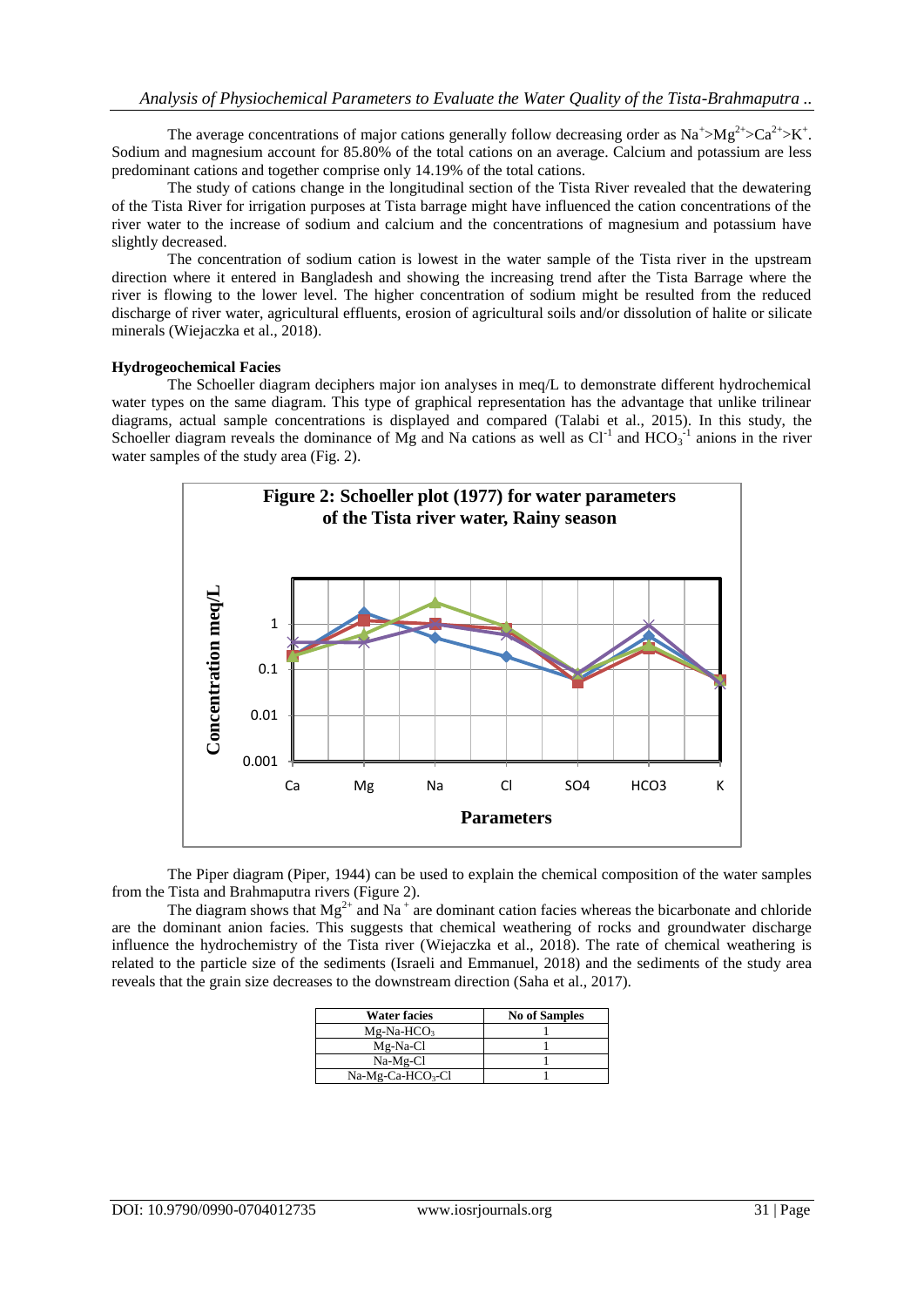

## **Evaluation of river water for irrigation purposes**

Irrigation water criteria depend on the chemical composition, the nature of the plants to be irrigated, soil type, climate amount and method of irrigation and drainage pattern (Uddin et al., 2014). The suitability of water for irrigation is determined by the amount and

| Table 4: Showing the values of irrigation parameters of river water of the study area. |                         |            |               |            |            |  |  |
|----------------------------------------------------------------------------------------|-------------------------|------------|---------------|------------|------------|--|--|
| Location                                                                               | TH                      | <b>RSC</b> | РI            | <b>SAR</b> | <b>SSP</b> |  |  |
|                                                                                        | mg/L                    | meq/L      | $\%$          |            | $\%$       |  |  |
| Dimla                                                                                  | 99.63                   | $-1.44$    | 49.77         | 0.50       | 21.93      |  |  |
| Gangachara                                                                             | 69.75                   | $-1.10$    | 64.61         | 1.20       | 43.17      |  |  |
| Kaunia                                                                                 | 39.88                   | $-0.45$    | 94.55         | 4.75       | 79.32      |  |  |
| Chilmari                                                                               | 39.92                   | 0.15       | 109.75        | 1.58       | 56.80      |  |  |
| Average                                                                                | 62.30                   | $-0.71$    | 79.67         | 2.01       | 50.31      |  |  |
| Median                                                                                 | 54.84                   | $-0.77$    | 79.58         | 1.39       | 49.99      |  |  |
| <b>STDEV</b>                                                                           | 28.59                   | 0.71       | 27.37         | 1.88       | 24.08      |  |  |
|                                                                                        | Soft-75%                |            |               |            |            |  |  |
|                                                                                        | Moderately soft-<br>25% | Safe-100%  | Suitable-100% |            |            |  |  |

**Total Hardness (TH):** The Total Hardness (TH) is an important parameter of water for the utility of water in various purposes, for example domestic, industrial or agricultural purposes. The Total Hardness of water results from the excess concentration of Ca, Mg and Fe salts in water. The average value of Total Hardness is 62.30 mg/L. The Total Hardness value of the water samples of the investigated area range from 40-100 mg/L which is less than the permissible limit of WHO.

**Residual Sodium Carbonate (RSC):** The concentration of bicarbonate and carbonate controls the suitability of water for irrigation (Reddy 2013). One of the empirical approaches was based on the assumption that calcium and magnesium carbonate precipitation, considering this hypothesis Eaton, 1950 proposed by the concept of residual sodium carbonate (RSC) for the measurement of high carbonate waters. Residual sodium carbonate (RSC) determines the hazardous effects of carbonate and bicarbonate on the quality of water for agricultural purpose.

The average value of residual sodium carbonate is -0.71 meq/L. According to US Salinity Laboratory, 1954 the magnitude of all the water samples were less than 1.25 meq/L, which is an indicative of safe water quality for irrigation.

**Permeability Index (PI):** The permeability of soil is influenced by the continuous use of irrigation water. The amounts of sodium, calcium, magnesium and bicarbonate ions the soil is increased by the utility of irrigation water (Chandu et al., 1995). The permeability index (PI) is a measure the suitability of water for irrigation purpose. The permeability index (PI) is categorized as class I ( $>75\%$ ), class II ( $25-75\%$ ) and class III ( $<25\%$ ). The waters under class I and class II are designated as good for irrigation that have PI 25% and above, while class III waters have PI values less than 25% and unsuitable for irrigation (Doneen 1964; WHO 1989). The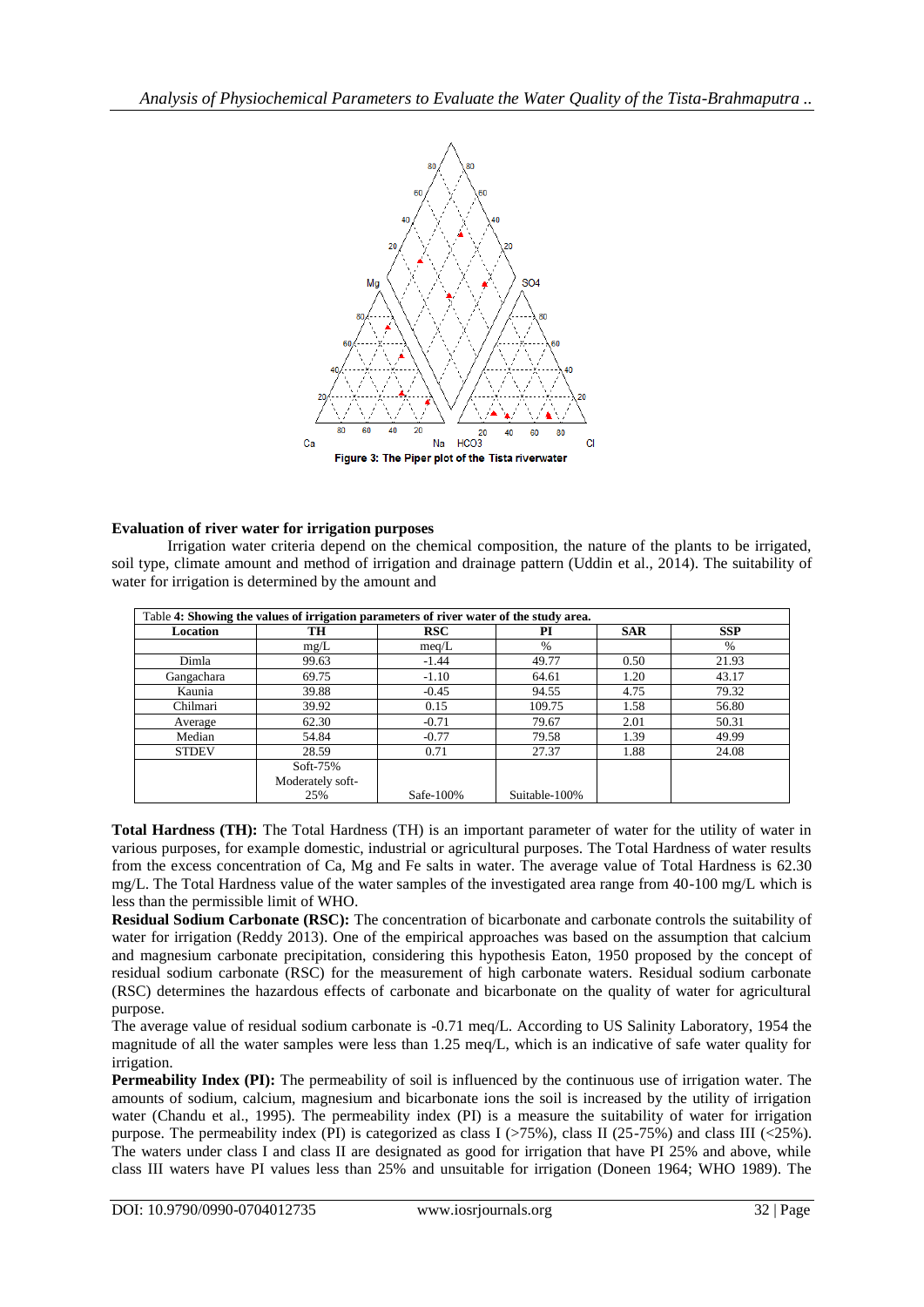permeability index of all the river water of the investigated area is 50% and above, whereas they fall in class I and class II, which are suitable for irrigation purposes.

**Sodium Adsorption Ratio (SAR):** The U.S. Salinity Laboratory showed the sodium adsorption ratio (SAR) reasonably estimates the degree to which irrigation water tends to enter into cation-exchange reaction in soil. High magnitudes of SAR imply a hazard of sodium replacing absorbed calcium and magnesium, and leads to a condition that ultimately damage the soil structure (Khan and Abbasi 2013). The mean value of SAR is 2.02 which denote that the studied water samples are excellent in quality for irrigation.

**Soluble Sodium Percent (SSP):** The soluble sodium percent is a measure of the tendency for a water to enter into cation—exchange reactions (Khan and Abbassi 2013). It is the percent of total cations made up by Na ions. The divalent cations normally occupy the exchangeable positions on clay minerals, the extensive displacement of calcium and magnesium ions by Na ions unless the SSP is considerably higher than 50% of the total concentration of the solutes is large (Hem 1989). Soluble Sodium Percent (SSP) is an important factor for the classification of irrigation water. A certain ratio of air water in the pore spaces of the soil is essential for the proper nutrition and growth of the plants. The water containing sodium reacts with the soil, accumulates in the void spaces the soil and reduces the permeability of the soil. The sodium concentration is expressed terms of soluble sodium percent. The maximum permissible limit of SSP is 60% for irrigation water. 75% of the studied river water samples have the SSP value less than 60%.

#### **Trace metal composition of the river water**

The average concentration values of the trace metals of the Tista and Brahmaputra river water commonly follow decreasing order as Fe>Mn>As. The zinc content of the river water samples were carried out and it was found that the concentration of zinc of all the water samples was zero. Trace metal composition of the river water samples were performed. All of the water samples contain arsenic below the WHO prescribed limit of 10 µg/L (WHO 1996). The river water samples contain arsenic in the range of 1.1548-1.7665µg/L, with the mean value of 1.3913µg/L. The arsenic concentration of water is low in the study area, but regular monitoring of the trace element especially arsenic is required to ensure the quality of the water. The concentrations of trace metals in water are not constant. The concentration of arsenic may increase over time if there is a source of natural or industrial pollution close to the water (personal communication Osama Rahil, 25 January 2019). The minimum concentration of manganese is zero, the maximum is 0.1136 ppm while the mean value of Mn is 0.0514 ppm. The maximum allowable limit of manganese for potable water is 0.10 ppm (WHO 2011) and one water sample exceeds the maximum allowable limit of manganese. Manganese is an essential element for many living organisms, including humans (WHO 2011). The manganese in river water may derive from the dissolution of Mn-bearing rocks or human generated sources (Water Research Australia 2013). The iron content of the river water sample varies from 0.1173-5.7362 ppm. The average concentration of Fe is 2.0155 ppm. Iron is an essential element in human nutrition (Kumar and Puri 2012). The current aquatic life standard is less than 1.0 mg/L based on toxic effects (Kumar and Puri 2012). The trace metal concentrations in the water system resulting from the oxidation process of sulfide minerals which may be concern to human health and the environment (Bhuiyan et al., 2010: Islam et al., 2017).

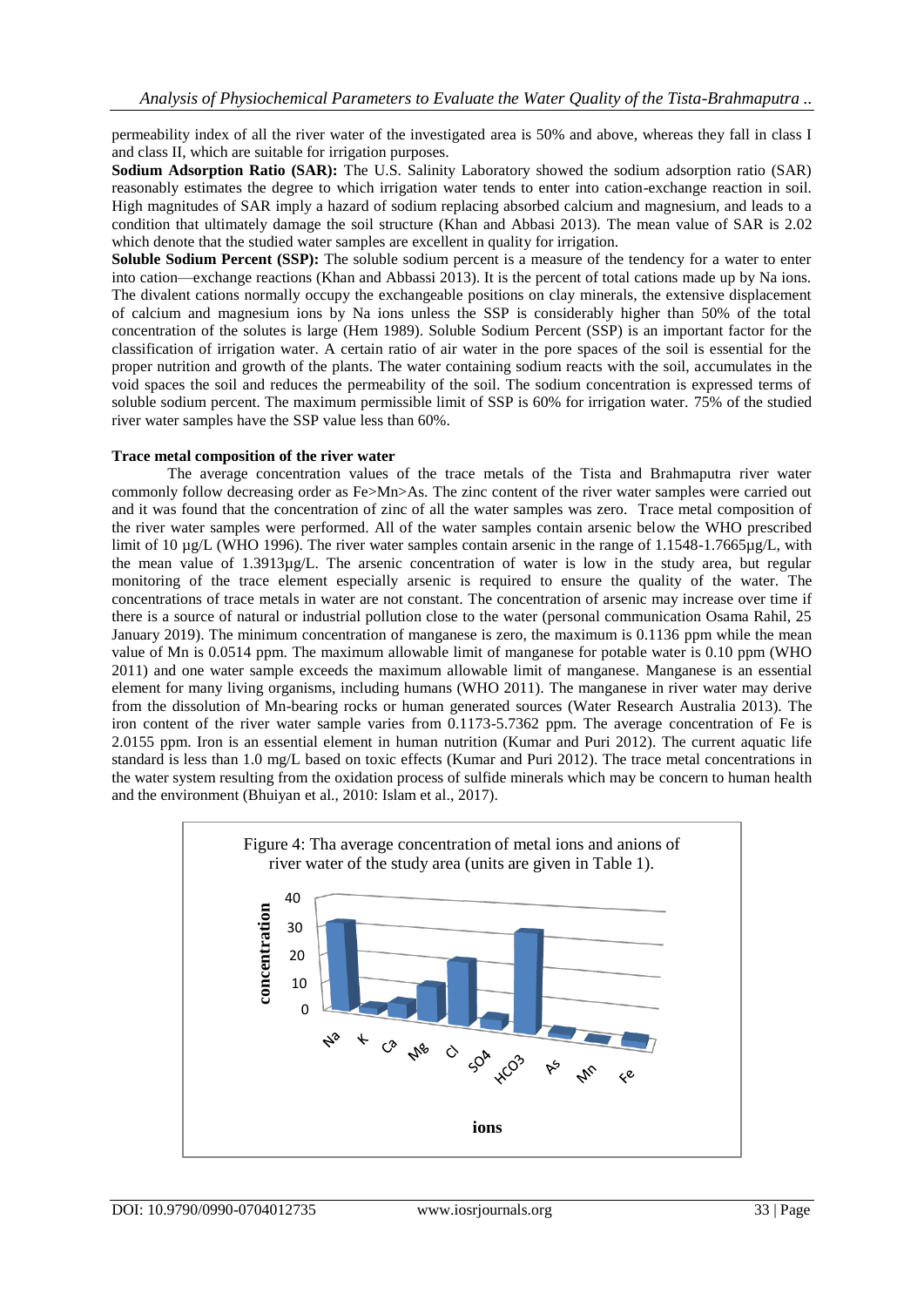## **IV. Conclusion**

The pH value of the river water samples vary from 7.7 to 8.5, which indicates that the water of the Tista river is alkaline in nature. The temperature of water samples range from 26ºC to 30ºC. The permissible temperature limit of water is 30.5ºC (DoE, 2001). The TDS of river waters of the investigated area varies from 83 mg/l to 139.1 mg/l, and it indicates that the TDS value of the studied river water is acceptable for drinking purposes. The Piper diagram shows that  $Mg^{2+}$  and Na<sup>+</sup> are dominant cation facies whereas the bicarbonate and chloride are the dominant anion facies. The calculated total hardness value of the water samples of the investigated area range from 40-100 mg/L which is less than the permissible limit of WHO and can be used for drinking and irrigation purposes. The RSC, SAR, PI and SSP concentrations reflect that almost all the river water samples are excellent to good for irrigation purposes. The trace metals especially the arsenic concentrations of all of the river water samples are below the permissible limit of WHO. Further research works can be carried out in order to show seasonal variations of the water quality or microbial content of water.

#### **Acknowledgement**

The authors convey due thanks to Professor Dr. Golam Sabbir Sattar, Ex-Chairman, Professor Dr. Khondaker Emamul Haque, Ex-Chairman and Professor and Professor Dr. Md. Sultan-Ul-Islam, Chairman Department of Geology and Mining, University of Rajshahi, Bangladesh for arranging the research work. The authors are grateful to Soil Resource Development Institute (SRDI), Dhaka for providing kind permission to analyze the groundwater samples in the Laboratory of SRDI. The authors are thankful to Professor Dr Hasan Ahmad Ex-Director, Central Science Laboratory (CSL), University of Rajshahi for his kind permission to analyze the water samples in the CSL, University of Rajshahi. Special thanks to Azizul Alam Toton for his kind assistance during the preparation of the map.

#### **References**

- [1]. ADB (Asian Development Bank), (1994) Training manual for environmental monitoring. USA: Engineering Science Inc., pp. 2-16. [2]. Afroza R, Mazumder QH, Jahan CS, Kazi MAI, Ahsan MA and Al-Mansur MA (2009) Hydrochemistry and Origin of Salinity in
- Groundwater in parts of Lower Tista Floodplain, Northwest Bangladesh. *Journal Geological Society of India* **74:** 223-232. [3]. Ahipathi MV and Puttaiah, ET (2006) Ecological Characteristics of Vrishabhavathi River in Bangalore (India). *Environmental Geology* **49**: 1217-1222.
- [4]. Allen JD and Castillo MM (2007) Stream Ecology: Structure and Function of Running Waters. *New York: Springer Sci Business Media* ISBN 978-14020-5583-6.
- [5]. Ayers RS and Wescot DW (1985) Water quality for irrigation. *FAO irrigation and Drainage*. Paper No. **20**, review 1 FAO, Rome.
- [6]. Bhuiyan MAH, Parvez L, Islam MA, Dampare SB and Suzuki S (2010) Evaluation of hazardous metal pollution in metal pollution in irrigation and drinking water systems in the vicinity of a coal mine area of northwestern Bangladesh. *J Hazard Mater* **179**: 1065- 107.
- [7]. Chandu S.N., Sibbarao N.V. and Prakash S.R., (1995) Suitability of groundwater for domestic and irrigational purposes in some parts of Jhansi District, U.P. *Bhujal News* **10(1)**:12-17.
- [8]. De AK (2005) Environmental chemistry. *New Age International Publishers, India* **5 th** edition, p. 242.
- [9]. DoE (Department of Environment) (2001) The general over view of pollution status of river of Bangladesh. *Government of the People's Republic of Bangladesh, Ministry of Environment and Forest, Department of Environment, Dhaka, Bangladesh*.
- [10]. Doneen LD (1964) Water quality for agriculture. *Department of Irrigation, University of California, California*, p.48.
- [11]. EQS (Environmental Quality Standard) (1997) Bangladesh Gazette, registered nr. DA-1: *Ministry of Environment, Government of Bangladesh*.
- [12]. Ganyaglo SY, Benoeng-Yakubo B, Osae S, Dampare SB, Fianko JR and Bhuiyan MAH (2010) Hydrochemical and Isotopic Characterisation of Groundwaters in the Eastern Region of Ghana. *J. Water Resource and Protection* **2**: 199-208. <http://www.scrip.org/journal/jwarp>
- [13]. Gao Y, Wang B, Liu X, Wang Y, Zhang J, Jiang Y et al., (2013) Impacts of river impoundment on the riverine water Chemistry Composition and their response to Chemical Weathering Rate. *Forntiers Earth Sci*. **7**: 351-360. DOI: 10.1007/s11707-013-0366-y.
- [14]. Hem JD (1985) Study and Interpretation of the Chemical Characteristics of Natural Water. **2254**: *Department of the Interior, US Geological Survey*[. http://pubs.usgs.gov/wsp/wsp/wsp2254/pdf/wsp2254a.pdf.](http://pubs.usgs.gov/wsp/wsp/wsp2254/pdf/wsp2254a.pdf) .
- [15]. Hem JD (1989) Study and Interpretation of the Chemical characteristics of natural water. *USGS WSP*, **2254**(3rd ed.) Washington D.C. pp. 1-263.
- [16]. Howlader MF, Deb PK, Mazumder ATMSH and Ahmed M (2014) Evaluation of water resources around Barapukuria coal mine industrial area, Dinajpur, Bangladesh. *Appl. Water Sci.* **4**: 203-222[. http://DOI.10.1007/s13201-014-0207-5.](http://doi.10.1007/s13201-014-0207-5)
- [17]. Islam ARMT, Shen S, Bodrud-Doza M, Rahman MA and Das S (2017) Assessment of trace elements of groundwater and their spatial distribution in Rangpur district, Bangladesh. *Arab J Geosci* **10**: 95. DOI 10.1007/s12517-017-2886-3
- [18]. Israeli Y and Emmanuel S (2018) Impact of grain size and rock composition on simulated rock weathering. *Earth Surf. Dynam*. **6**: 319-327, `https://doi.org/10.5194/esurf-6-319-2018.
- [19]. Khan D, Hagras MA and Iqbal N (2014) Groundwater Quality Evaluation in Thal Doab of Indus Basin of Pakistan. *International Journal of Modern Engineering Research* **4 (1):** 36-47.
- [20]. Khan TA and Abbasi MA (2013) Synthesis of parameters used to check the suitability of water for irrigation purposes. *International Journal of Environmental Sciences* **3(6)**: 2031-2038[. http://doi:10.6088/ijes.2013030600029.](http://doi:10.6088/ijes.2013030600029)
- [21]. Khashogji MS and El Maghraby MMS (2013) Evaluation of groundwater resources for drinking and agricultural purposes, Abar Al Mashi area, south Al Madinah Al Munawarah City, Saudi Arabia. *Arab J. Geosci.* **6(10)**: 3929-3942. [http://DOI:10.1007/s12517-](http://DOI:10.1007/s12517-012-0649-8) [012-0649-8.](http://DOI:10.1007/s12517-012-0649-8)
- [22]. Kirk MF, Holm TR, Park J, Jin Q, Sanford RA, Fouke BW and Bethke CM (2004) Bacterial sulfate reduction limits natural arsenic contamination in groundwater. *J. of Geology* **32(11)**: 953-956[. http://www.geosociet.org/pubs/ft2004.htm](http://www.geosociet.org/pubs/ft2004.htm)